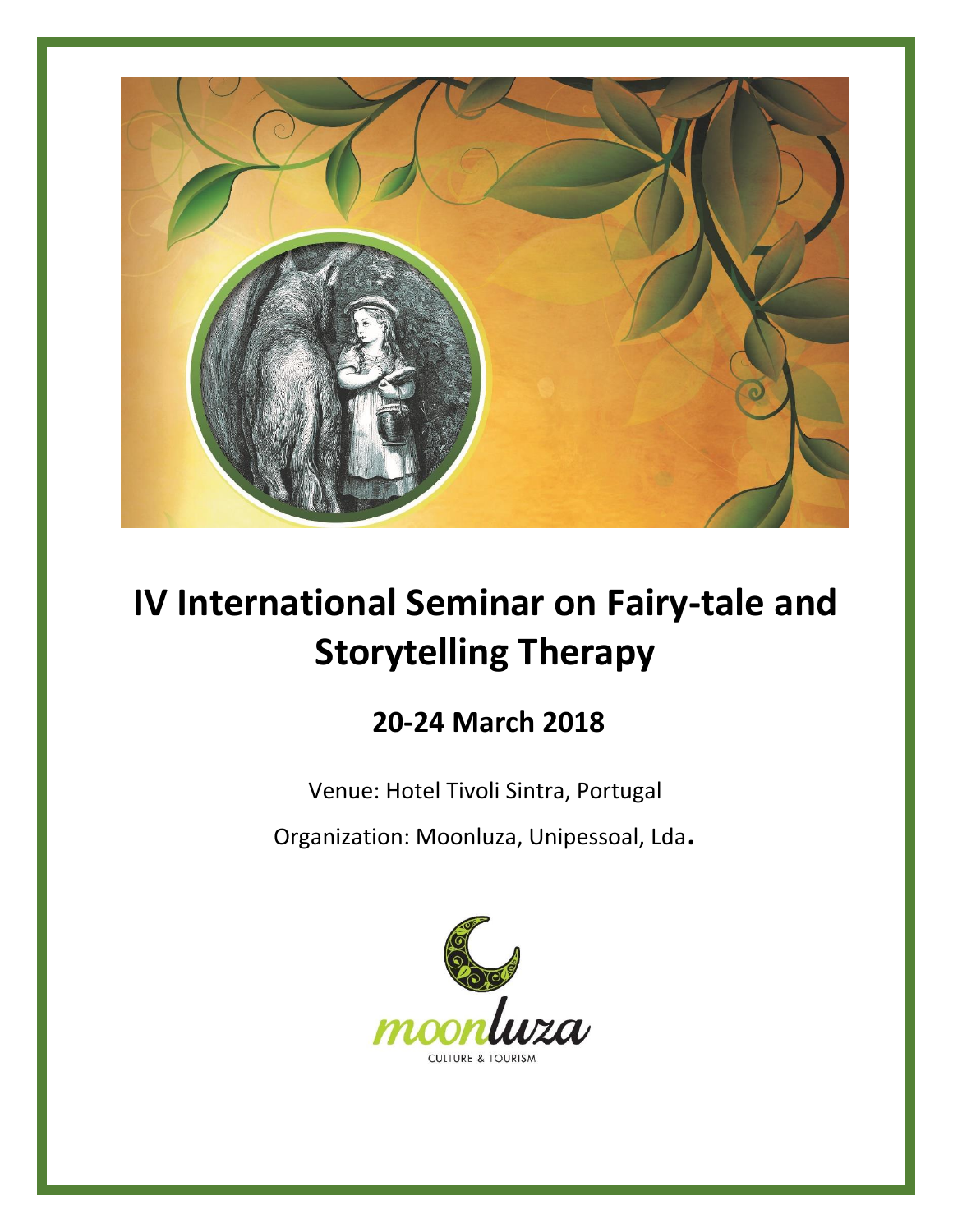| <b>Pre-Seminar Programme</b> |                                                                                                                                  |  |  |  |
|------------------------------|----------------------------------------------------------------------------------------------------------------------------------|--|--|--|
|                              | Tuesday, 20 March 2018                                                                                                           |  |  |  |
| 9h00 - 9h30                  | Registration                                                                                                                     |  |  |  |
|                              | <b>Two Parallel Workshops</b>                                                                                                    |  |  |  |
|                              | I Pre-Seminar Workshop                                                                                                           |  |  |  |
|                              | <b>Sandplay Therapy: Introductory Training</b>                                                                                   |  |  |  |
|                              | <b>Olga Lipadatova, Phd, Registered Psychotherapist, Certified Teacher and</b>                                                   |  |  |  |
|                              | Supervisor, Canada***                                                                                                            |  |  |  |
|                              | Conference room: Eça de Queiroz                                                                                                  |  |  |  |
|                              | Il Pre-Seminar Workshop                                                                                                          |  |  |  |
|                              | <b>Therapeutic Storytelling: Addressing Challenging Behaviour and Traumatic</b><br><b>Situations through the Medium of Story</b> |  |  |  |
|                              | <b>Susan Perrow, M. ED, Writer, storyteller, teacher trainer and parent</b>                                                      |  |  |  |
|                              | educator, Australia                                                                                                              |  |  |  |
|                              | Conference room: Gil Vicente                                                                                                     |  |  |  |
| $9h30 - 11h00$               | I part of the workshop                                                                                                           |  |  |  |
| $11h00 - 11h15$              | Coffee break                                                                                                                     |  |  |  |
| 11h15-12h30                  | Il part of the workshop                                                                                                          |  |  |  |
| $12h30 - 14h00$              | Free time                                                                                                                        |  |  |  |
| $14h00 - 15h30$              | III part of the workshop                                                                                                         |  |  |  |
| 15h30 - 15h45                | Coffee break                                                                                                                     |  |  |  |
| $15h45 - 17h30$              | IV part of the workshop                                                                                                          |  |  |  |

*\*\*\* There are two dates of the introductory training in Sandplay – Monday, 19 March 2018 or Tuesday, 20 March 2018, please consult the flyer available on the site: [www.moonluza.pt](http://www.moonluza.pt/)*

**"Each of us has a family tree full of stories inside of us… each of us has a story blossoming out of us." Francesca Lia Block**

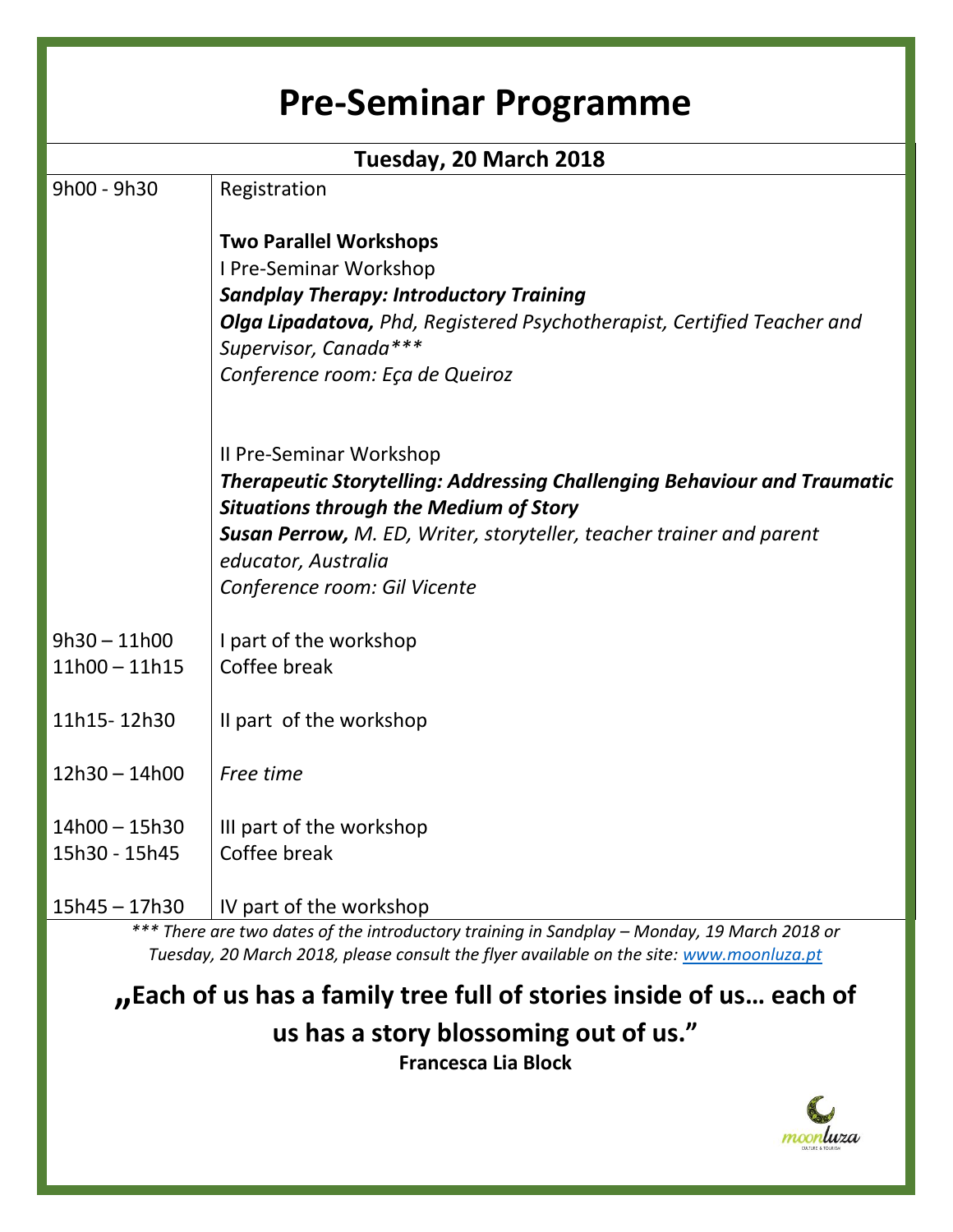# **Seminar Programme**

# **Hotel Tivoli Sintra Conference Room: Eça de Queiroz**

| 16h00 - 18h00<br>Registration and Welcome desk at Hotel Tivoli Sintra<br>19h00 - 20h00<br>Speakers' Meeting<br>20h00 - 22h30<br><b>Welcome Dinner</b><br>Wednesday, 21 March 2018<br>Registration and Welcome Desk (for participants without accommodation in<br>9h00-9h45<br>Htl Tivoli)<br>9h45 - 10h00<br><b>Seminar Opening</b><br>Adriana Jurczyk Duarte, Director of Moonluza<br>Ana Paiva Morais Scientific Coordinator of the Institute for the Study of<br>Literature and Tradition, Nova University of Lisbon<br>Lourenço de Almeida Representative of National Center of Culture<br>10h00 - 11h45<br>Session I - Presentation<br>Can difficulties be harmful or helpful?<br>Using short stories to prevent, reframe and overcome failure in school: the<br>experience of Project IDEA in Portugal<br><b>Maria Dulce Gonçalves, Educational Psychologist, University of Lisbon,</b><br>Portugal<br>11h45 - 12h00<br><b>Questions &amp; Answers</b><br>12h00 - 14h00<br>Free time<br>$14h00 - 15h15$<br>Session II - Presentation<br>Running Away with Hansel & Gretel: A case study in small group counseling<br>Susan McCullough, Certified School Counselor, Storyteller, Performer & |
|---------------------------------------------------------------------------------------------------------------------------------------------------------------------------------------------------------------------------------------------------------------------------------------------------------------------------------------------------------------------------------------------------------------------------------------------------------------------------------------------------------------------------------------------------------------------------------------------------------------------------------------------------------------------------------------------------------------------------------------------------------------------------------------------------------------------------------------------------------------------------------------------------------------------------------------------------------------------------------------------------------------------------------------------------------------------------------------------------------------------------------------------------------------------------------------------------|
|                                                                                                                                                                                                                                                                                                                                                                                                                                                                                                                                                                                                                                                                                                                                                                                                                                                                                                                                                                                                                                                                                                                                                                                                   |
|                                                                                                                                                                                                                                                                                                                                                                                                                                                                                                                                                                                                                                                                                                                                                                                                                                                                                                                                                                                                                                                                                                                                                                                                   |
|                                                                                                                                                                                                                                                                                                                                                                                                                                                                                                                                                                                                                                                                                                                                                                                                                                                                                                                                                                                                                                                                                                                                                                                                   |
|                                                                                                                                                                                                                                                                                                                                                                                                                                                                                                                                                                                                                                                                                                                                                                                                                                                                                                                                                                                                                                                                                                                                                                                                   |
|                                                                                                                                                                                                                                                                                                                                                                                                                                                                                                                                                                                                                                                                                                                                                                                                                                                                                                                                                                                                                                                                                                                                                                                                   |
|                                                                                                                                                                                                                                                                                                                                                                                                                                                                                                                                                                                                                                                                                                                                                                                                                                                                                                                                                                                                                                                                                                                                                                                                   |
|                                                                                                                                                                                                                                                                                                                                                                                                                                                                                                                                                                                                                                                                                                                                                                                                                                                                                                                                                                                                                                                                                                                                                                                                   |
|                                                                                                                                                                                                                                                                                                                                                                                                                                                                                                                                                                                                                                                                                                                                                                                                                                                                                                                                                                                                                                                                                                                                                                                                   |
|                                                                                                                                                                                                                                                                                                                                                                                                                                                                                                                                                                                                                                                                                                                                                                                                                                                                                                                                                                                                                                                                                                                                                                                                   |
|                                                                                                                                                                                                                                                                                                                                                                                                                                                                                                                                                                                                                                                                                                                                                                                                                                                                                                                                                                                                                                                                                                                                                                                                   |
|                                                                                                                                                                                                                                                                                                                                                                                                                                                                                                                                                                                                                                                                                                                                                                                                                                                                                                                                                                                                                                                                                                                                                                                                   |
|                                                                                                                                                                                                                                                                                                                                                                                                                                                                                                                                                                                                                                                                                                                                                                                                                                                                                                                                                                                                                                                                                                                                                                                                   |
|                                                                                                                                                                                                                                                                                                                                                                                                                                                                                                                                                                                                                                                                                                                                                                                                                                                                                                                                                                                                                                                                                                                                                                                                   |
|                                                                                                                                                                                                                                                                                                                                                                                                                                                                                                                                                                                                                                                                                                                                                                                                                                                                                                                                                                                                                                                                                                                                                                                                   |
|                                                                                                                                                                                                                                                                                                                                                                                                                                                                                                                                                                                                                                                                                                                                                                                                                                                                                                                                                                                                                                                                                                                                                                                                   |
|                                                                                                                                                                                                                                                                                                                                                                                                                                                                                                                                                                                                                                                                                                                                                                                                                                                                                                                                                                                                                                                                                                                                                                                                   |
|                                                                                                                                                                                                                                                                                                                                                                                                                                                                                                                                                                                                                                                                                                                                                                                                                                                                                                                                                                                                                                                                                                                                                                                                   |
|                                                                                                                                                                                                                                                                                                                                                                                                                                                                                                                                                                                                                                                                                                                                                                                                                                                                                                                                                                                                                                                                                                                                                                                                   |
|                                                                                                                                                                                                                                                                                                                                                                                                                                                                                                                                                                                                                                                                                                                                                                                                                                                                                                                                                                                                                                                                                                                                                                                                   |
|                                                                                                                                                                                                                                                                                                                                                                                                                                                                                                                                                                                                                                                                                                                                                                                                                                                                                                                                                                                                                                                                                                                                                                                                   |
|                                                                                                                                                                                                                                                                                                                                                                                                                                                                                                                                                                                                                                                                                                                                                                                                                                                                                                                                                                                                                                                                                                                                                                                                   |
|                                                                                                                                                                                                                                                                                                                                                                                                                                                                                                                                                                                                                                                                                                                                                                                                                                                                                                                                                                                                                                                                                                                                                                                                   |
|                                                                                                                                                                                                                                                                                                                                                                                                                                                                                                                                                                                                                                                                                                                                                                                                                                                                                                                                                                                                                                                                                                                                                                                                   |
| <b>Teaching Artist, Germany</b>                                                                                                                                                                                                                                                                                                                                                                                                                                                                                                                                                                                                                                                                                                                                                                                                                                                                                                                                                                                                                                                                                                                                                                   |
| <b>Questions &amp; Answers</b><br>$15h15 - 15h30$                                                                                                                                                                                                                                                                                                                                                                                                                                                                                                                                                                                                                                                                                                                                                                                                                                                                                                                                                                                                                                                                                                                                                 |
|                                                                                                                                                                                                                                                                                                                                                                                                                                                                                                                                                                                                                                                                                                                                                                                                                                                                                                                                                                                                                                                                                                                                                                                                   |
| 15h30 - 15h50<br>Coffee break                                                                                                                                                                                                                                                                                                                                                                                                                                                                                                                                                                                                                                                                                                                                                                                                                                                                                                                                                                                                                                                                                                                                                                     |
|                                                                                                                                                                                                                                                                                                                                                                                                                                                                                                                                                                                                                                                                                                                                                                                                                                                                                                                                                                                                                                                                                                                                                                                                   |
|                                                                                                                                                                                                                                                                                                                                                                                                                                                                                                                                                                                                                                                                                                                                                                                                                                                                                                                                                                                                                                                                                                                                                                                                   |
|                                                                                                                                                                                                                                                                                                                                                                                                                                                                                                                                                                                                                                                                                                                                                                                                                                                                                                                                                                                                                                                                                                                                                                                                   |
|                                                                                                                                                                                                                                                                                                                                                                                                                                                                                                                                                                                                                                                                                                                                                                                                                                                                                                                                                                                                                                                                                                                                                                                                   |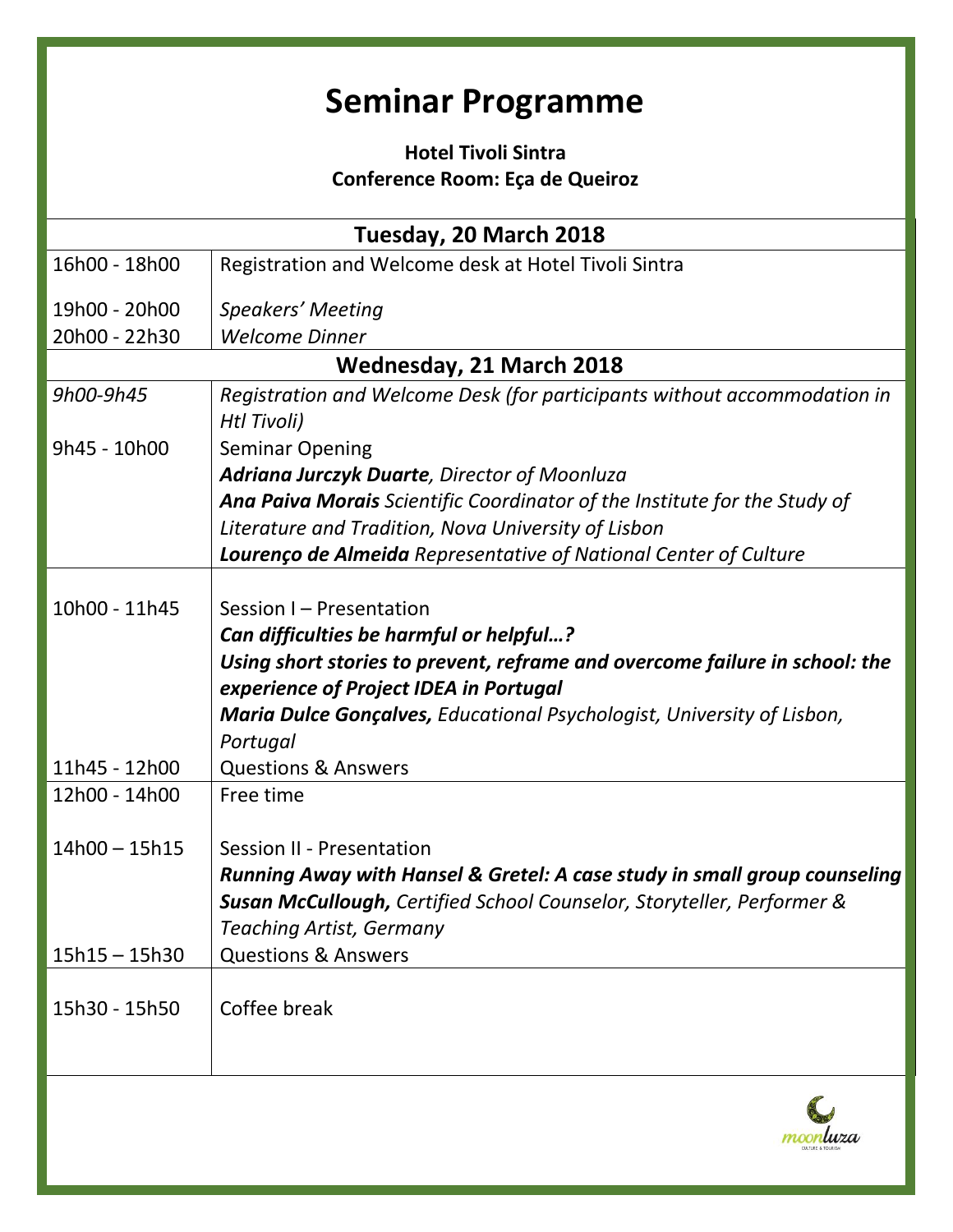| 15h50 - 17h50   | Session III - Workshop<br>Tarot and Story: Creating the Story Within using symbols, archetypes and<br>the unconscious |
|-----------------|-----------------------------------------------------------------------------------------------------------------------|
|                 | <b>Janice Russell, PhD., educator in Coaching and ethical NLP, Visiting Senior</b>                                    |
|                 | Fellow (Coaching) at the University of Lincoln, UK<br>Keziah Gibbons, BA (Hons.) developer of Tarot for Business and  |
|                 | Communication, Storyteller, UK and Portugal                                                                           |
| 17h50 - 18h00   | <b>Questions &amp; Answers</b>                                                                                        |
| 18h00 - 21h00   | Free time                                                                                                             |
| 21h00 - 22h30   | <b>Storytelling Session</b>                                                                                           |
|                 | Thursday, 22 March 2018                                                                                               |
| $10h00 - 11h45$ | Session IV Presentation & Workshop                                                                                    |
|                 | <b>Orality, Literacy, and Memory: Mental Preservation of Fairy Tales</b>                                              |
|                 | Rachel Zoran, PhD, Bibliotherapist                                                                                    |
|                 | <b>Gabriel Zoran, Prof. of Hebrew and Comparative Literature at the University</b>                                    |
| 11h45-12h00     | of Haifa, Israel<br><b>Questions &amp; Answers</b>                                                                    |
|                 |                                                                                                                       |
| 12h00 - 13h30   | Free time                                                                                                             |
| 13h30 - 15h45   | <b>Session V Presentation</b>                                                                                         |
|                 | Myth of Demeter and Persephone: Loss and grief in immigration expressed                                               |
|                 | through Sandplay Therapy                                                                                              |
|                 | <b>Olga Lipadatova, Phd, Registered Psychotherapist, Certified Teacher and</b>                                        |
|                 | Supervisor, Canada                                                                                                    |
| 15h45 -16h00    | <b>Questions &amp; Answers</b>                                                                                        |
| 16h00 - 16h15   | Coffee break                                                                                                          |
| $16h15 - 17h45$ | Session VI Workshop                                                                                                   |
|                 | <b>Dialogue with dots</b>                                                                                             |
|                 | Mall Tamm, Counsellor, art therapist, Estonia                                                                         |
| 17h45 - 18h00   | <b>Questions &amp; Answers</b>                                                                                        |
| 18h45 - 22h30   | <b>Gala Dinner</b>                                                                                                    |
|                 |                                                                                                                       |
|                 |                                                                                                                       |

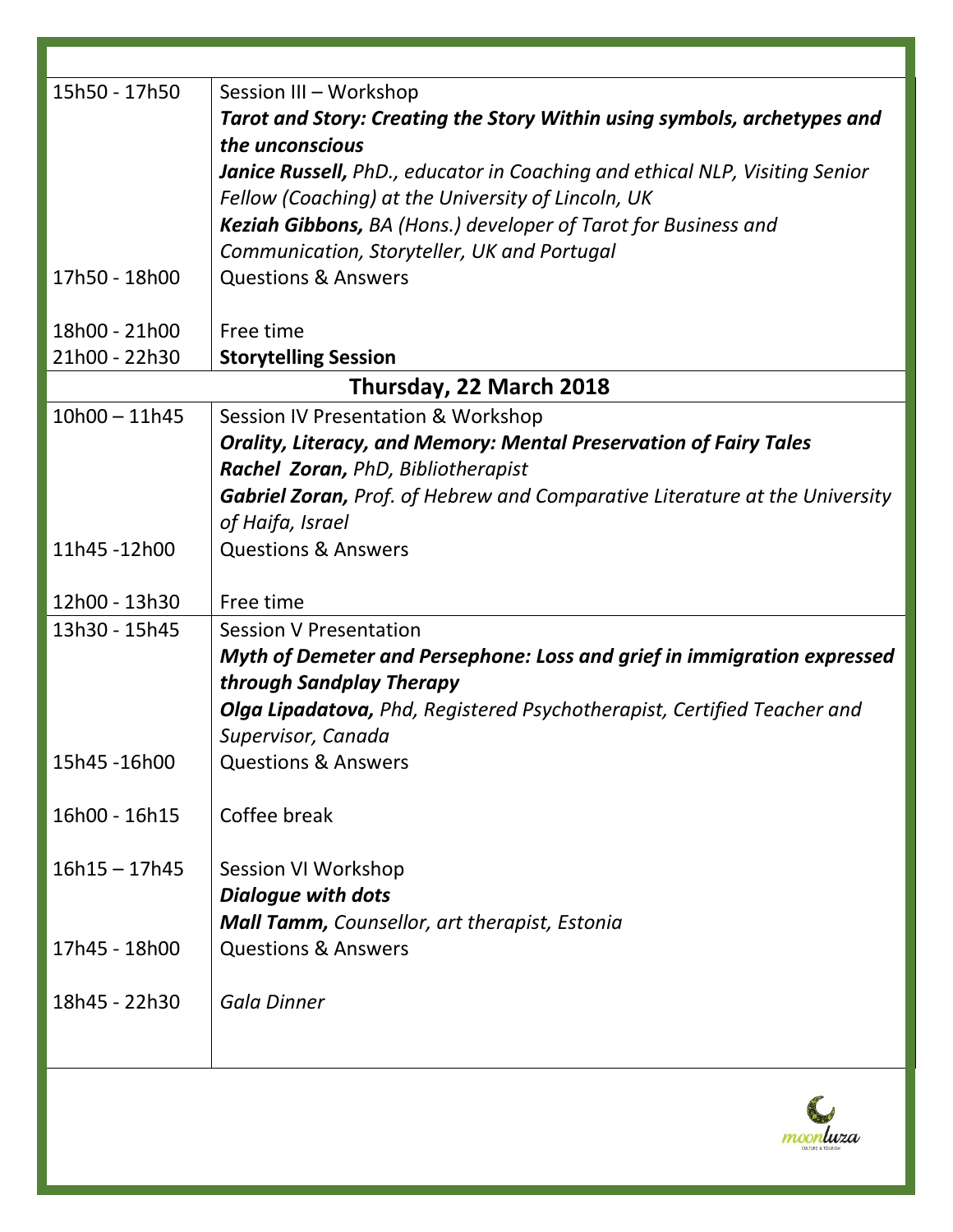| Friday, 23 March 2018                                                                               |                                                                                |  |  |  |
|-----------------------------------------------------------------------------------------------------|--------------------------------------------------------------------------------|--|--|--|
| 10h00 - 12h00                                                                                       | Session VII-Presentation                                                       |  |  |  |
|                                                                                                     | The Healing Power of Story Language and the Imagination                        |  |  |  |
|                                                                                                     | <b>Susan Perrow, Writer, storyteller, teacher trainer and parent educator,</b> |  |  |  |
|                                                                                                     | Australia                                                                      |  |  |  |
| 12h00 - 12h20                                                                                       | <b>Questions &amp; Answers</b>                                                 |  |  |  |
| 12h20 - 14h30                                                                                       | Free time                                                                      |  |  |  |
| $14h30 - 16h00$                                                                                     | Session VIII - I part - Workshop                                               |  |  |  |
|                                                                                                     | <b>Meeting the Hag: Living Through the Dark Encounters of Mid-life</b>         |  |  |  |
|                                                                                                     | Alexandra Fidyk, PhD, Associate Professor; Certified Jungian Psychotherapist,  |  |  |  |
|                                                                                                     | Certified Family Systems Constellation Facilitator, Integrated Body            |  |  |  |
|                                                                                                     | Psychodynamic Therapist (in training) – private practice, Canada               |  |  |  |
| $16h00 - 16h30$                                                                                     | Coffee break                                                                   |  |  |  |
|                                                                                                     |                                                                                |  |  |  |
| 16h30 - 17h40                                                                                       | Session VIII - II part                                                         |  |  |  |
| 17h40 - 18h00                                                                                       | <b>Questions &amp; Answers</b>                                                 |  |  |  |
| $18h00 - 21h00$                                                                                     | Free time                                                                      |  |  |  |
| 21h00 - 22h30                                                                                       | <b>Storytelling Session</b>                                                    |  |  |  |
|                                                                                                     | Saturday, 24 March 2018                                                        |  |  |  |
|                                                                                                     | Location: Park of Pena Palace***                                               |  |  |  |
| 9h50                                                                                                | Meeting in front of the main entrance to Pena Palace and Park                  |  |  |  |
| 10h00 - 12h30                                                                                       | Session IX-Workshop                                                            |  |  |  |
|                                                                                                     | Live your legend, create your own story                                        |  |  |  |
|                                                                                                     | Linde ten Broek, Children's Librarian, NLP Master coach, Film director,        |  |  |  |
|                                                                                                     | Wedding Official, Writer and Storyteller, the Netherlands                      |  |  |  |
| 12h30 - 12h45                                                                                       | <b>Questions &amp; Answers</b>                                                 |  |  |  |
| 12h45 - 14h30                                                                                       | Free time                                                                      |  |  |  |
| 14h30 - 16h00                                                                                       | <b>Closing Session and Debate</b>                                              |  |  |  |
|                                                                                                     | (In Park of Pena Palace or back at the Hotel - depending on the weather        |  |  |  |
|                                                                                                     | conditions)                                                                    |  |  |  |
| ***Getting to Pena Palace and Park: a)walking from Sintra - round 1h; b) by car; c) by bus Scotturb |                                                                                |  |  |  |
|                                                                                                     | $-$ bus nº 434;                                                                |  |  |  |
|                                                                                                     |                                                                                |  |  |  |

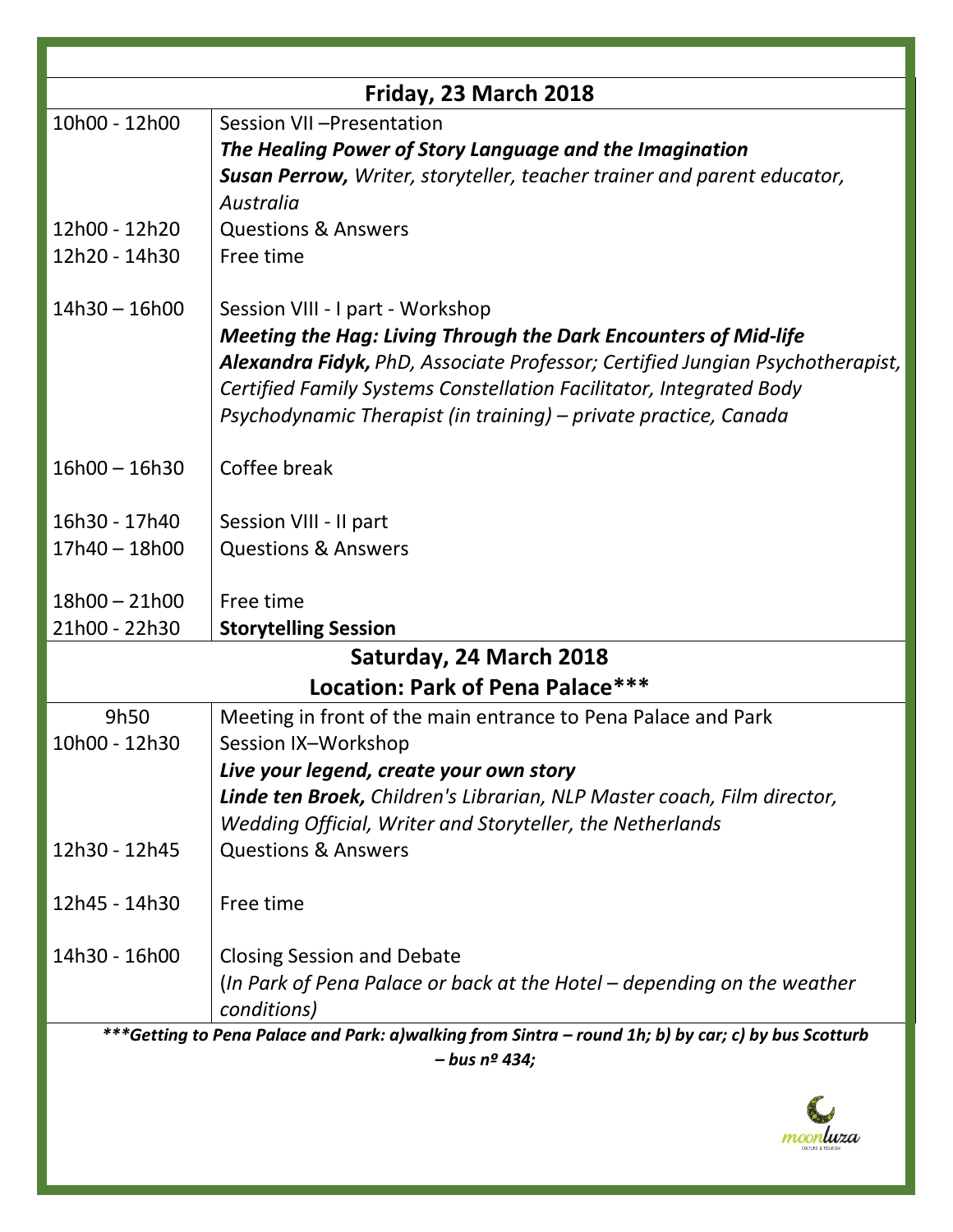# **Speakers & Presentations**

#### **Olga Lipadatova**

Phd, Registered Psychotherapist, Certified Teacher and Supervisor, Canada

[http://www.arttherapyolipa.com](http://www.arttherapyolipa.com/)

Olga holds Master's Degree in Creative Arts Therapies, Arts Therapy, and a Ph.D from Concordia University, Montreal, Quebec. She is the recipient of a Federal research grant for her Ph.D. research focused in working with immigrants using Jungian Psychology and Sandplay Therapy. Since 2003, Olga worked in Mental Health and community organizations, and in private practice as a psychotherapist, art therapist, and a counselor. For a number of years she served as a board member of the Art and Sandplay therapy Associations, and presently, as the president of the Canadian Association of Sandplay Therapy. Olga is a Certified Supervisor and Teaching Member of Canadian Association of Sandplay Therapy and the International Society of Sandplay Therapy and works in Canada and abroad. Since 2014, Olga works as a psychotherapist in private practice in Guelph, Ontario and conducts Art Therapy groups. Olga is an advocate of the storytelling through art and sandplay expression as a method of helping to make individual and social change in life.

### *Pre-Seminar Workshop's title: Sandplay Therapy – Introductory Training*

One-day training will provide Introduction to Sandplay Therapy allowing further enrolment into certification training recognized by Canadian Association for Sandplay Therapy (CAST) and International Society for Sandplay Therapy (ISST).

Through the day the participants will also experience first-hand working in the sand with addition of water and objects, allowing them having in-depth tactile experience of the therapeutic effect of the sandplay. Attending this workshop is a great way to be introduced to the modality of Sandplay Therapy and its benefits for clients of all ages. Psychologists, Special Education teachers, psychotherapists, and other professionals working in the field of mental health would benefit from this workshop.

At the end of the workshop participants will: learn about the history and basic theory of Sandplay Therapy; experience first-hand working in the sand with addition of water and

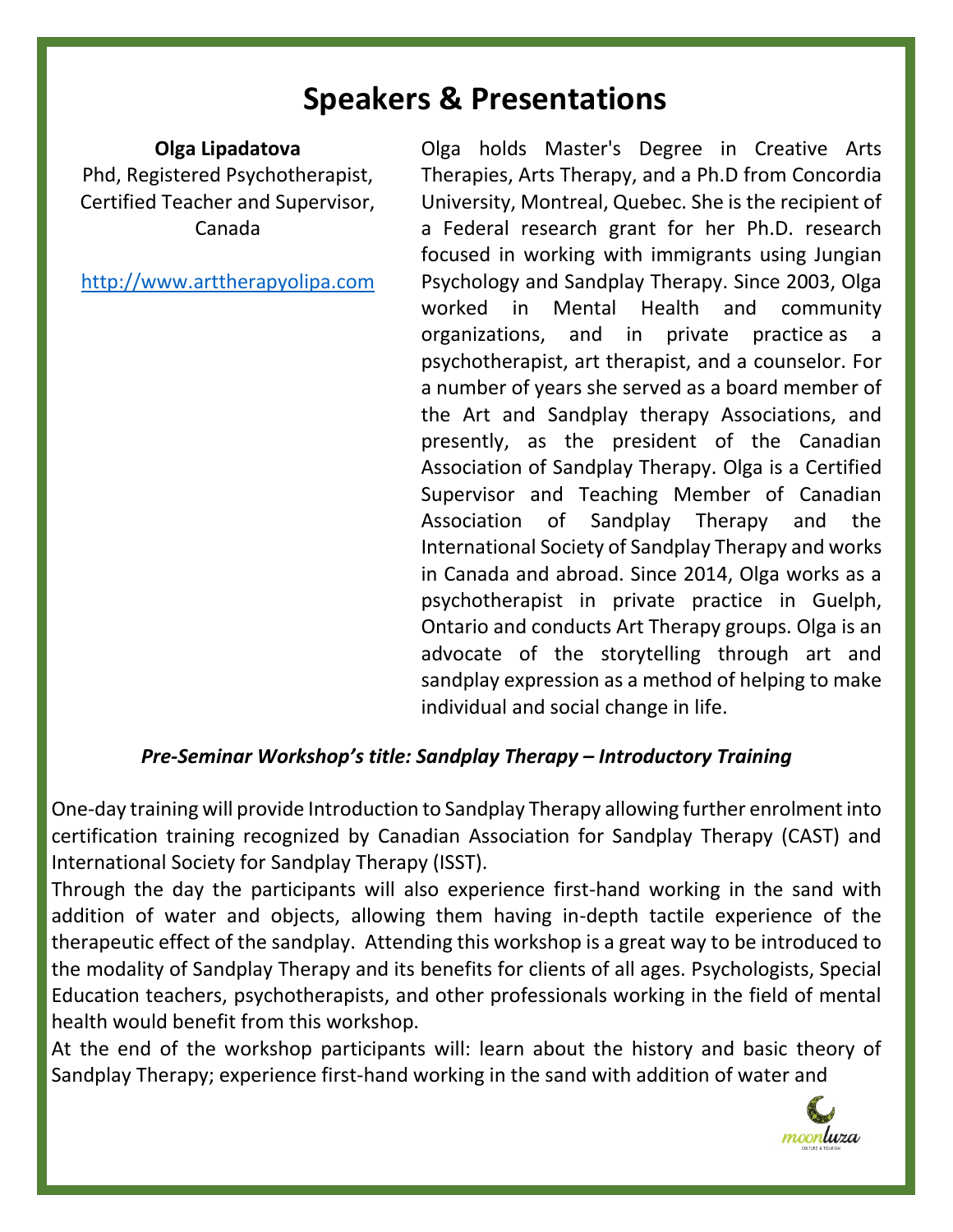objects; using experiential exercises understand how Sandplay Therapy influences healing within the psyche; and have an opportunity to exchange and discuss their experiences in a safe setting.

# *Seminar Presentation's title: Myth of Demeter and Persephone: Loss and grief in immigration expressed through Sandplay Therapy*

The presenter will give a brief account of the Greek myth of Demeter and Persephone. After that she will present the case of Marga, a woman who relived this myth in her Sandplay Therapy process and through it experienced a deep transformation. Through her experiences of several immigrations, Marga lost some of the people she loved, one of whom was her Mother. This resulted in a state of fragmentation manifesting in her soul, body and mind. The presenter will follow the participant's journey and her experience of loss and grief expressed through the sandplay pictures. A slide demonstration will be accompanied by a discussion of the myth, and of what place grief has in the process of immigration and adaptation to the new socio-cultural environment.

After the session, attendees will be able to: understand the special role grief plays in an immigrant's journey; understand the place of the myth in the contemporary life; understand the importance of the Mother archetype in the psychological life of a woman particularly at the time of transition when adaptation to the outer conditions is called forth.

#### **Susan Perrow**

writer, storyteller, teacher trainer and parent educator, Australia

[www.susanperrow.com](http://www.susanperrow.com/)

Susan is a writer, storyteller, teacher trainer and parent educator, with a combined 16 years experience teaching in Steiner schools in both Australia and Africa. In 2000 she developed the first course on Storytelling for an Australian University (S.C.U.). and completed her Masters Research on Storytelling in a cross-cultural situation (post-apartheid South Africa). From 2001 to 2003 she was funded by the Australian Government to pilot creative courses and storytelling resources for children with challenging behaviour.

Today her time is spent writing, running seminars on therapeutic storytelling and consulting with teachers, parents and therapists. She travels internationally - from China to Africa,

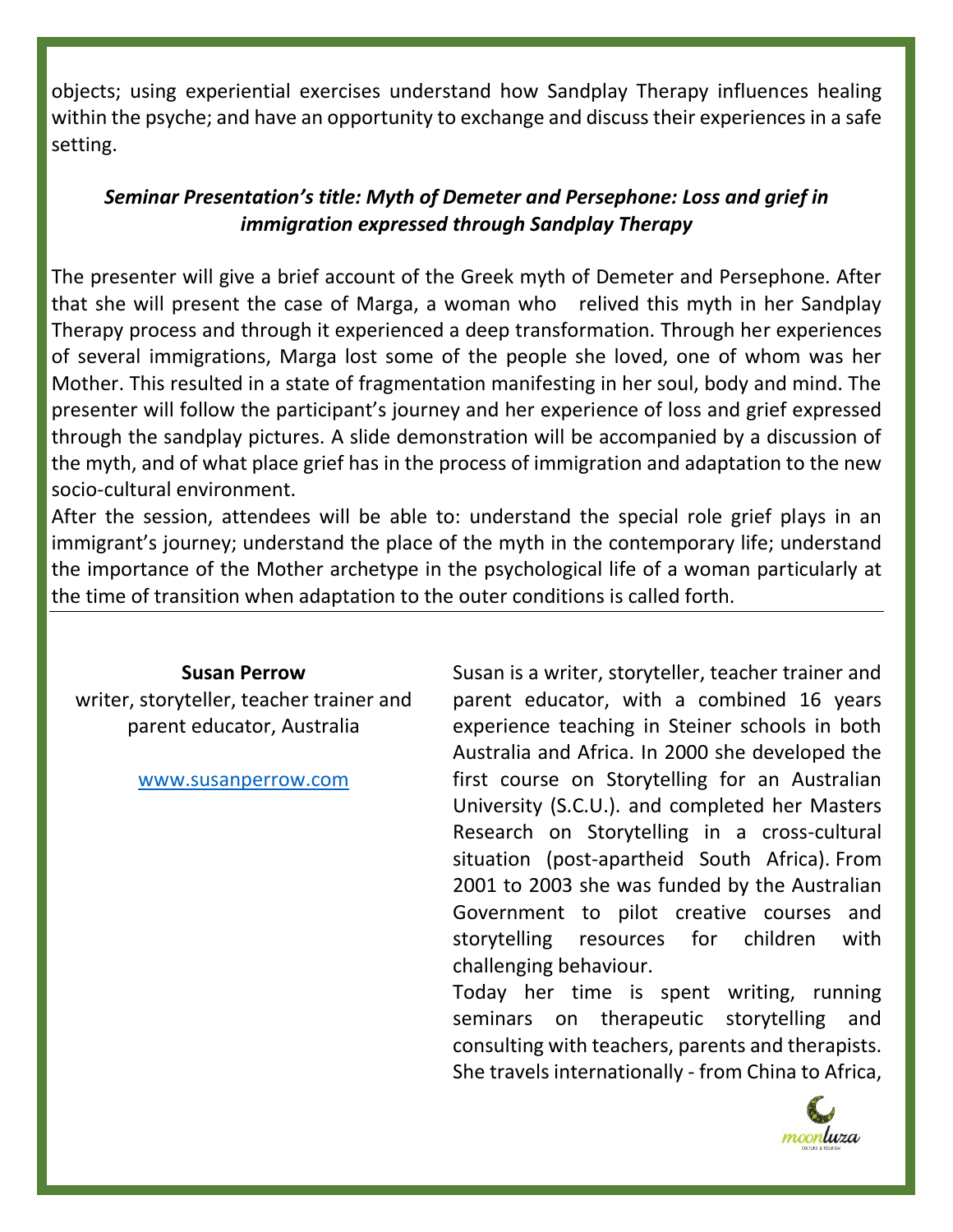Europe to America and across her own sundrenched land of Australia. Her two resource books, '*Healing Stories for Challenging Behaviour'*, and '*Therapeutic Storytelling'* have been translated into many languages, including Mandarin, Korean, Croatian, Japanese, Spanish and Portuguese.

# *Pre- Seminar Workshop's title: Therapeutic Storytelling: Addressing Challenging Behaviour and Traumatic Situations through the Medium of Story*

In this seminar, examples, ideas and techniques for writing healing ('medicinal') stories will be shared and the therapeutic use of metaphor explored. With the support of a story-making framework, the participants will be guided to create their own stories addressing a range of challenging behaviours and traumatic situations …. stories to give hope, to build resilience and to help develop positive values with children, teenagers and adults.

# *Seminar Presentation's title: The Healing Power of Story Language and the Imagination*

Susan will share examples of using story language as a therapeutic strategy – with children and adults. With a selection of cultural, poetic and philosophical thoughts, she will dance with the question 'What is imagination?' The talk will conclude with suggested ways for adults to strengthen their own imaginations to help implement story language in their daily life and work.

#### **Maria Dulce Gonçalves**

Educational psychologist, University of Lisbon Portugal

[www.lispsi.pt](http://www.lispsi.pt/)

Maria has a PhD in Educational Psychology, with a background in Psychotherapy and Clinical Psychology. For thirty years, since 1987, she has been teaching at the University of Lisbon, Faculty of Psychology, training teachers and teaching young psychologists, especially in the field of Educational Counseling and Learning Difficulties. In 2011, she created the IDEA Project, linking research and social intervention (IDEA is the Portuguese acronym of Investigação de Dificuldades para a Evolução na Aprendizagem, meaning, Research on Difficulties for Learning Evolution). Project IDEA continuously works on

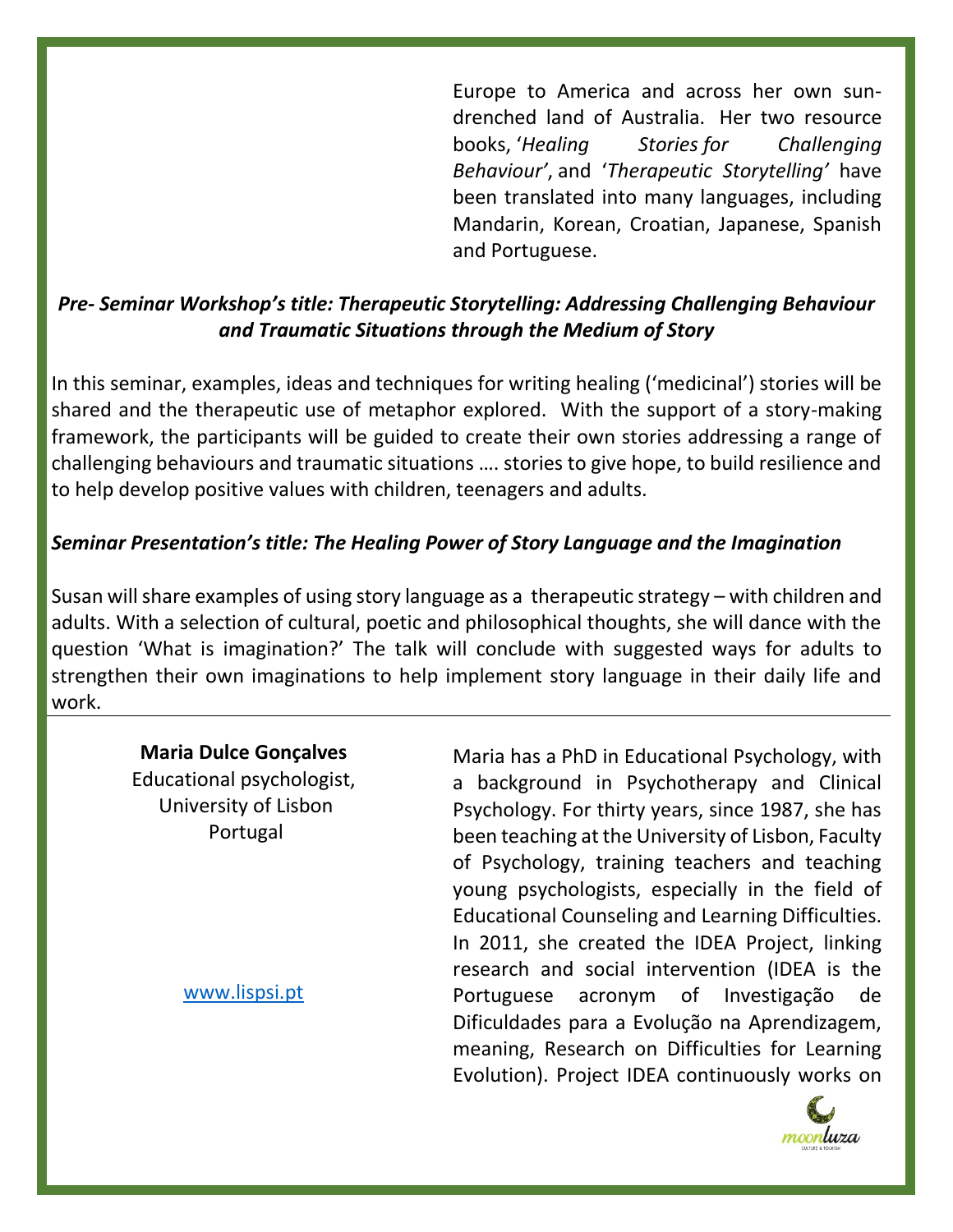the ground, enrolling new and old students from de University into field research, teacher training and psychoeducational interventions. A growing number of Educational Psychologists and volunteers regularly works in schools and municipalities, with individual students, small groups of children, young people, their teachers and parents, always involving the educational community, proposing new IDEA's, new procedures, demonstrating results, even with very simple and affordable materials. Project IDEA's mission: to challenge common sense ideas about learning difficulties, to improve learning, rethink school and teaching methods.

# *Presentation's title: Can difficulties be harmful or helpful…? Using short stories to prevent, reframe and overcome failure in school: the experience of Project IDEA in Portugal.*

In our schools, in our society, learning difficulties are never expected, accepted or understood. In a common-sense perspective, best students do it easily, without any problem or difficulty. Only special needs or disabled students struggle to learn, trying desperately to do everything like everyone else.

On the contrary, our theoretical and research findings, show that real learning is very often a hard process, a gradual and uncertain construction. In schools, in research, in sports, we all know that life is difficult. We cope and solve so many problems daily. Obviously, difficulties must be expected, resilience must be build, learning strategies and emotional intelligence must be always reinforced.

In Project IDEA we think that we need to re-establish the role of learning difficulties (e.g. as in Level 1 of RTI Model – Response to Intervention).

In this workshop, we share examples of short stories recently developed to help children and grown-ups to a more functional understanding of difficulties, in life as in learning. We will show how we are stimulating a Growth Mindset (from Carol Dweck's work) with the reading, writing, telling, sharing of a small set of seven beautiful short stories. We will propose some very simple materials that are going to be used to challenge your experience and imagination in the field of difficulties… Can difficulties be harmful or helpful…? If storytelling can bring us to a better understanding of life and difficulties, can we use it to a better learning through difficulties? Can we use it to a better personal experience in schools as in life…?

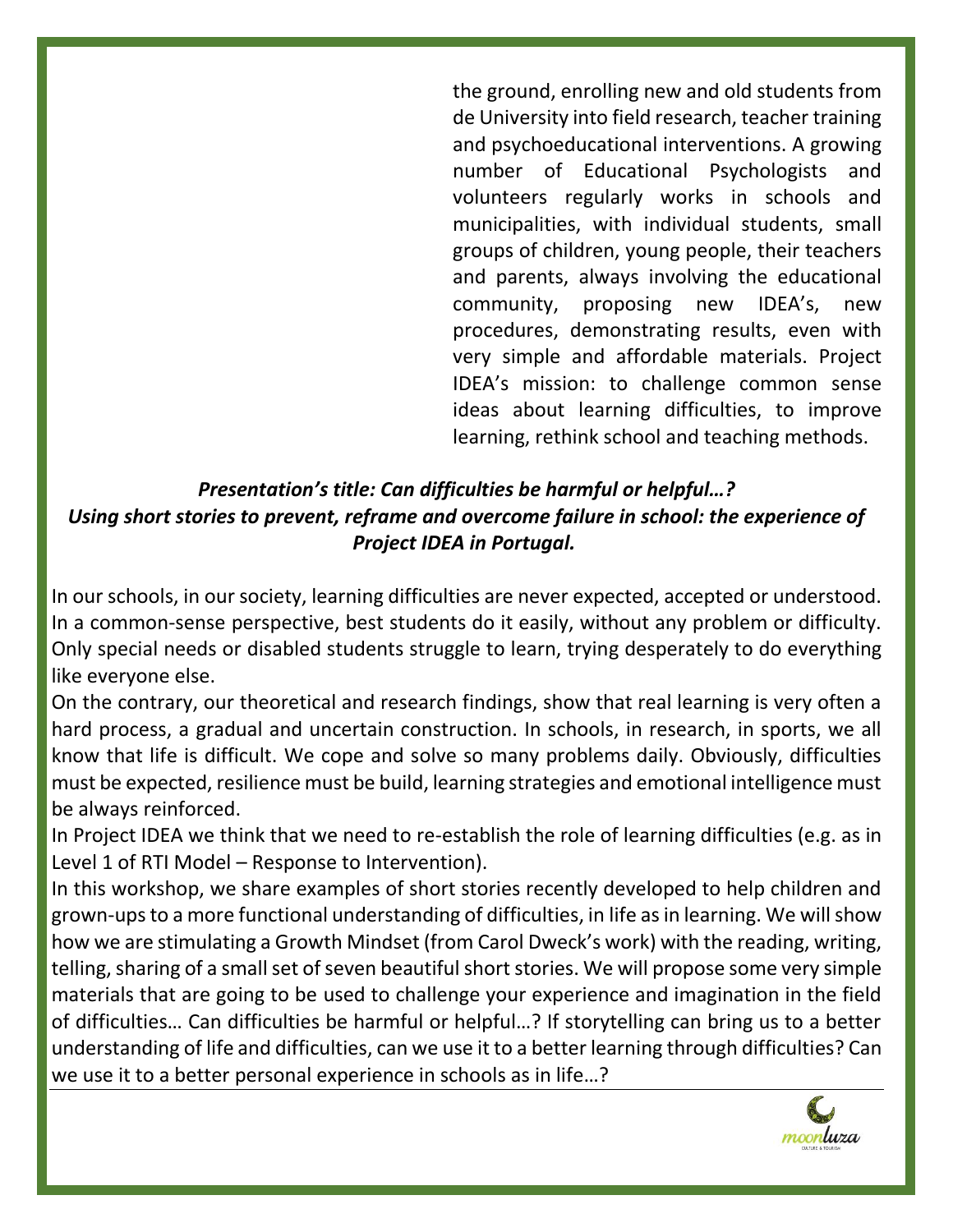#### **Susan McCullough**

Certified School Counselor, Storyteller, Performer & Teaching Artist, Germany

[www.storyrat.weebly.com](http://www.storyrat.weebly.com/)

Susan worked for 23 years as a school counselor in the Florida (USA) public schools and 5 years in an international school in Germany. She began telling stories in 2001. With Master's degrees in both Counseling (1988) and Education (2001), Susan became skilled not only in telling stories for entertainment but also for therapeutic use in both the counseling office for group and individual counseling and in the classroom for character education and classroom guidance lessons.

In addition to performance and therapeutic use, Susan's storytelling interests include storytelling for ESL, literacy, and classroom use across the middle and high school grades.

She earned her Master's in Storytelling from East Tennessee State University in 2016 and is now a freelance storyteller.

# *Presentation's title: Running Away with Hansel & Gretel: A case study in small group counseling*

This is a case study of a counseling group for 5 girls, aged 13-15, who had fantasies of running away and one who had already had a positive running away experience. The group met weekly with their school counselor over the course of 5 weeks. The Grimm's tale "Hansel and Gretel" was used to generate group topics, personal goals and a culminating activity. Follow-up information regarding the students 10 years later will be presented

#### **Janice Russell**

PhD., educator in Coaching and ethical NLP, Visiting Senior Fellow (Coaching) at the University of Lincoln, UK

[www.yourbusinessinmind.com](http://www.yourbusinessinmind.com/)

Janice and Keziah are a crack Tarot-reading mother and daughter duo from the UK.

Janice has used Tarot for over 30 years for personal and professional development. She works extensively with recovery from trauma and transitional development. She has particular interest in structured metaphor as a means of communication with the unconscious mind. Janice has taught both Counselling and Coaching to MSc level at the Universities of Durham, Hull

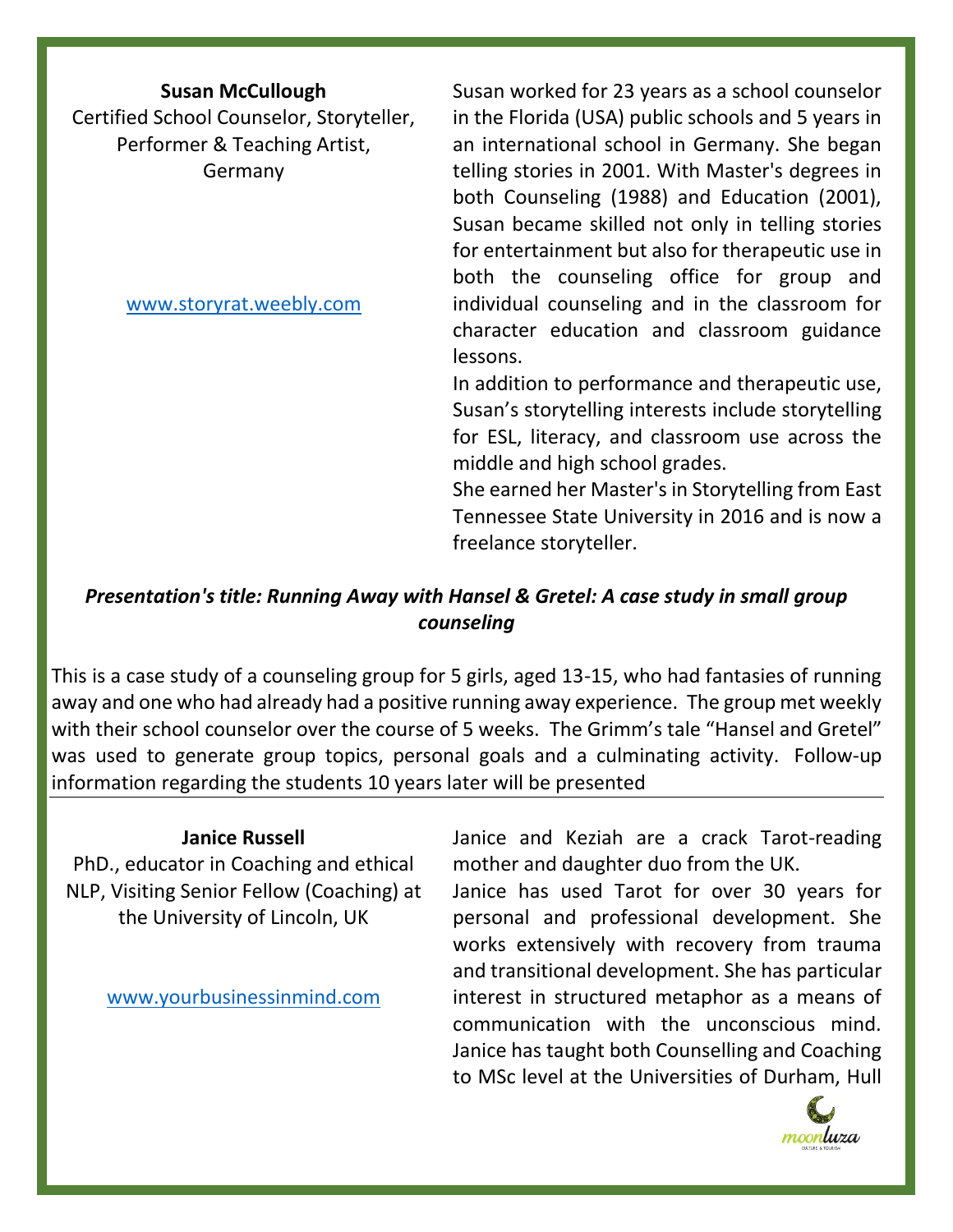#### **Keziah Gibbons**

BA (Hons.) developer of Tarot for Business and Communication, Storyteller, UK and Portugal

[www.facebook.com/vibrantselfhealing](http://www.facebook.com/vibrantselfhealing)

and Lincoln, UK, and is an ethical trainer in NLP. She is a visiting Senior Fellow (Coaching) at the University of Lincoln. Janice holds an MA in Creative Writing and has taught Creative Writing for the University of East Anglia, and has guested at the Universidade Nova in Lisboa. She has written three novels as well as several books and papers in coaching and counselling. Psychology, philosophical principles and beliefs, story and embodied communication are the threads from which she weaves her tapestry of expertise.

Keziah reads and teaches Tarot, and is an in demand facilitator, using Tarot as a tool for teaching and personal development, and also in organisations where she has developed a programme of Tarot for Business and Communication. She is a budding Storyteller, with a broad interest in world mythology and a specific interest in Celtic myths and stories and stories from the British Isles. Keziah graduated from the University of Leeds with honours in Portuguese Language with Lusophone Culture and Russian Studies, and is a Reiki Master and a Master Practitioner of NLP. She is the developer of The Storytelling Model and the author of *Living the Reiki Precepts*.

## *Worksop's title: Tarot and Story: Creating the Story Within using symbols, archetypes and the unconscious*

What story do you have to tell and how can you coax it from your unconscious mind? What are the patterns in your life story? Which characters are you? Who are your allies and guardians? What are your obstacles and what resources do you have to overcome them? If you could create your own future, what would it look like?

These are some of the questions which we'll explore in this unique workshop, using the Tarot to connect with the deeper levels of your being, and to bring your personal force to life. Tarot offers a unique and powerful means for tapping into the creative unconscious.

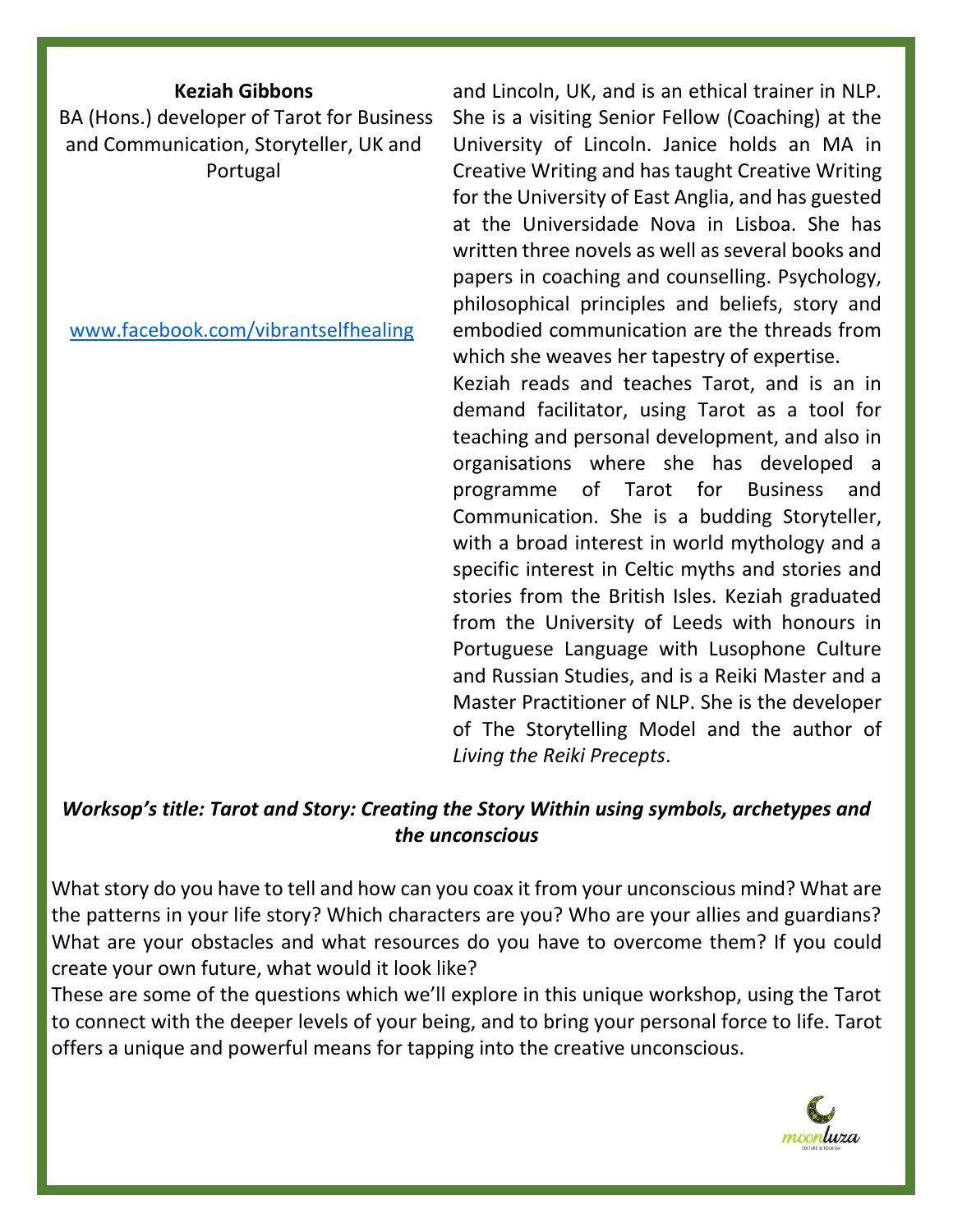You don't have to have your own Tarot deck for this workshop, but if you do, please bring them along! A limited number of Tarot decks will also be available to purchase on the day. The workshop will be both theoretically supported and highly interactive in style.

| <b>Rachel Zoran</b><br>PhD, Bibliotherapist,<br><b>Israel</b> | Rachel is a Bibliotherapist, Lecturer, Therapist,<br>Supervisor. Between 1987-2013 she was a Chair<br>of the Bibliotherapy Training Program at the<br>Faculty of Education of the University of Haifa. |
|---------------------------------------------------------------|--------------------------------------------------------------------------------------------------------------------------------------------------------------------------------------------------------|
| <b>Gabriel Zoran</b>                                          | Gabriel is a Professor of Hebrew<br>and                                                                                                                                                                |
|                                                               | Comparative Literature at the University of                                                                                                                                                            |
| Prof. of Hebrew and Comparative                               | Haifa, Israel. Main fields: Ancient Greek                                                                                                                                                              |
| Literature at the University of Haifa,                        | literature, theory of literature, German                                                                                                                                                               |
| Israel                                                        | literature, modern Hebrew literature, theory and                                                                                                                                                       |
|                                                               | history of translation. Published also two                                                                                                                                                             |
|                                                               | volumes of fiction and several<br>literary                                                                                                                                                             |
|                                                               | translations.                                                                                                                                                                                          |
|                                                               | Recent book: Bodies of Speech: Text and                                                                                                                                                                |
|                                                               | textuality in Aristotle, Cambridge Scholars                                                                                                                                                            |
|                                                               | Publishing, 2014.                                                                                                                                                                                      |
|                                                               | Fiction: Apple, Pear and Cinamon, five fairy tales                                                                                                                                                     |
|                                                               | [Hebrew], Shoken, Tel Aviv, 1995                                                                                                                                                                       |

### *Presentation and Workshop's title: Orality, Literacy, and Memory: Mental Preservation of Fairy Tales*

The relationship between oral fairy tales and written ones has been abundantly discussed in scholarship, as well as the relation between orality and literacy in general. This relationship is far from being dichotomous: fairy tales have been written down, and their written versions served as basis for further oral transmissions. This situation has also psychological implications: What is the relation between reading a text and memorizing it? What is the relation between a performance on the basis of a written text and on the basis of memory? What do we remember and what do we not, and why? How does a rereading of a text preserved in memory look like? What is the difference between a memory from childhood and from adulthood? The workshop suggested will deal with these questions, trying to reconstruct a fairy tale through memory, and then encountering its memorized version with one of its canonic versions. This encounter will reveal that the way each reader remembers a story is dictated by his or her specific emotional response to it, which determines the emotional focus memorized.

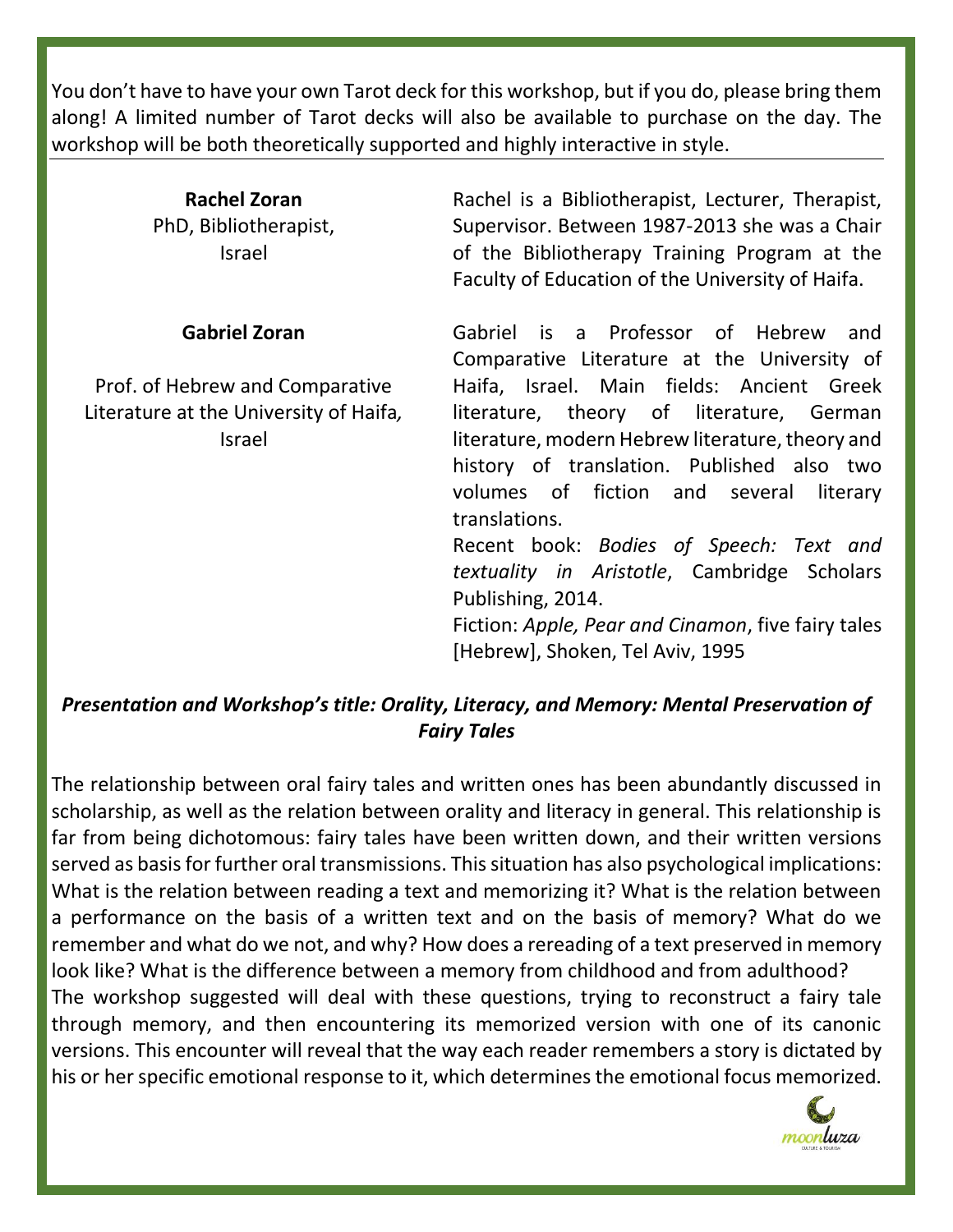The workshop will start with a short presentation of the relationship between writing and orality in literature. Than the participants will be asked to memorize a fairy tale from their childhood. In the next stage they will watch a movie of a canonic version of that tale. Finally there will be a discussion about the various variants of memory, attempting to define the emotional foci specific for each reader.

| <b>Mall Tamm</b>           |  |
|----------------------------|--|
| Counsellor, art therapist, |  |
| Estonia                    |  |

[www.ansata.eu](http://www.ansata.eu/)

Mall holds two Ma olds two Ma degrees  $-$  as social and health work counselor and in humanities. She first graduated as art and dance teacher and later as art therapist. Since 1999 she has worked as art therapist with different target groups (children, youth, adults, elderly people) in rehabilitation hospitals and social day centres (with children at risk). Currently she works with ex-prisoners and handicapped children in rehabilitation centre. She belongs to the Estonian Association of Art Therapists and to the Network of European art Therapists.

#### *Workshop's title: Dialogue with Dots*

Dots on paper… might contain your whole life. We will work with your created dots and will use the information they contain. You will discover inner personalities who are beside you in good and bad times. This will be a fairytale about you in your very present time.

We will use paper, crayon and creative writing. Also different tools and symbols will be around you to help to keep this dialogue safe, interesting, fun and thought provoking. Practical work full of silence.

### **Alexandra Fidyk**

PhD, Associate Professor; Certified Jungian Psychotherapist, Certified Family Systems Constellation Facilitator, Integrated Body Psychodynamic Therapist (in training) – private practice, Canada

Alexandra Fidyk serves as Associate Professor in the Department of Secondary Education, University of Alberta; Associate Editor of the *International Journal of Jungian Studies*; Past President of the Jungian Society of Scholarly Studies; and an editorial board member on several educational and Jungian studies journals. She teaches curriculum studies, teacher education, advanced research, and analytic

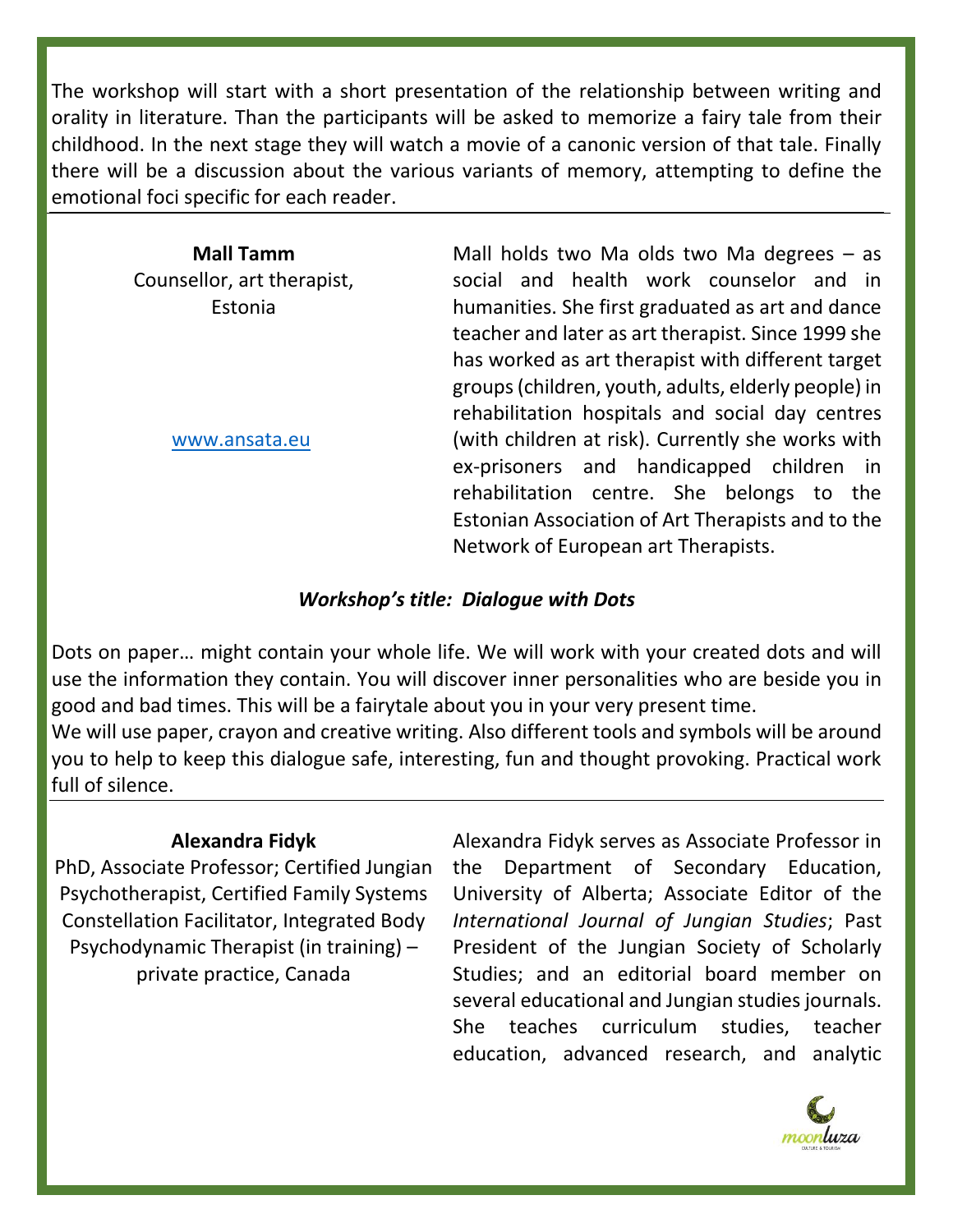https://www.ualberta.ca/education/aboutus/professor-profiles/alexandra-fidyk

psychology graduate courses. She consults and teaches with NPEJ, Lisbon.

#### *Workshop's title: Meeting the Hag: Living Through the Dark Encounters of Mid-life*

Taking up fairy tales of adulthood rather than those of childhood presupposes that one has developed (well enough) through the ages of childhood, adolescence, and early adulthood and is ready for a new kind of maturation—psychologically and spiritually. Such tales are not common in society today, that is, tales in which the older person is a realistic protagonist. This lack of occurrence signals not only a very different reality of human life (as average life expectancy in medieval Europe was less than 25), but also other realities such as the loss of respect for the elder and what s/he contributes to the collective, particularly in the wake of industrialization and technicalization, the lack of value for such tales, and perhaps, the loss of reverence for wisdom. Too, it presupposes that there is something of meaning in middle-age and beyond, something other than the preoccupation with youth, beauty, and its heroic paradigm. In this interactive session, we will explore elder tales in general, and more specifically what kind of response(s) the tale(s) demands (rather than an active one as is common to the hero). We will consider those events that take us to the Hag or underworld: loss, betrayal, failure, doubt, depression, overwhelm; and we will examine what it means to live with the dark encounters so that they might be seen through so to uncover a new way of being in the world. What beckons us in the second half of life is the challenge to cross over to the other side of life, often described as traversing the dark wood, descending to the underworld, or returning to the cave of the Mud Mothers. Regardless of the terrain, it is unfamiliar, unknown, and for many unfathomable, despite the journey being wholly necessary.

#### **Linde ten Broek**

Children's Librarian, NLP Master coach, Filmdirector, Wedding Official, Writer and Storyteller, the Netherlands

<http://lindetenbroek.nl/en/>

Linde ten Broek (1965) was born in Amsterdam and is a Children's Librarian, NLP Master coach, Filmdirector, Wedding Official, Writer and Storyteller. She helps people to reconnect with the heart energy through writing and soul storytelling in her programs 'Live your Legend.' Linde wrote two books (a children's book and a book about the relationship between mothers and daughters). She loves to co-create with nature, especially with trees and the ocean. She lives in The Netherlands but will move to Portugal very soon.

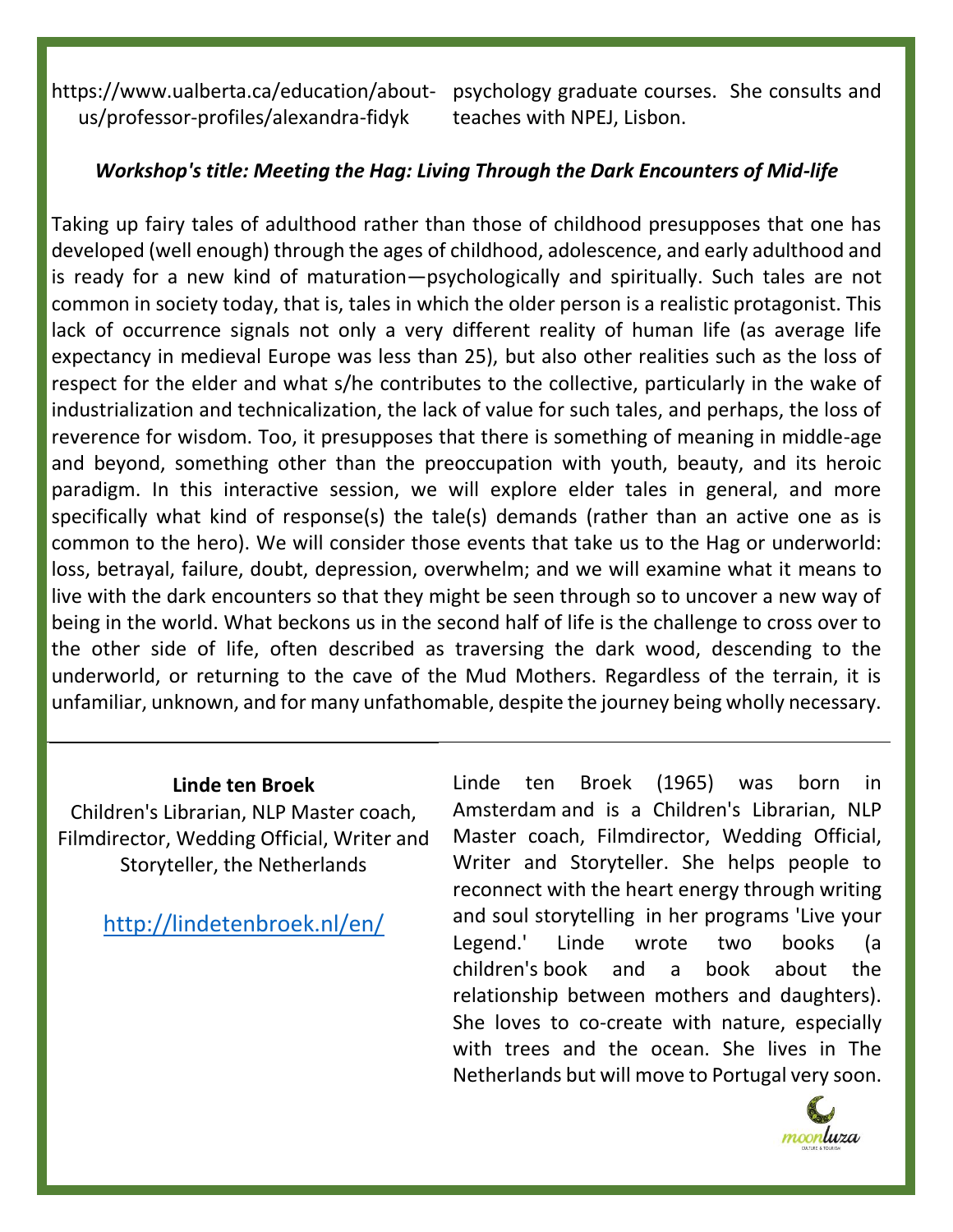#### *Workshop's title: Live your legend, create your own story*

Do you still know what children's book you loved when you were young? Who was your hero, what was your favorite bedtime story, the story you wanted to hear or read again and again? In this important period of your life you decide your role and your model. You decide your legend and most of us, do forget their legend when they grow older. That is a pity. When I look around I see so many people who are not happy in their work, their relationship, in life. That is not the meaning of life I guess. So come with me, go back to your childhood and find back the stories of that time. You still can recreate your legend and start to live it, by telling your new story, based upon... your favorite children's book.

I start the workshop with storytelling in nature (Palace de Pena). I choose a children's story that resonates with me and the group at that moment. After some theory about storytelling, hero's and be a hero in your own personal life, the attendants work with their favorite childhood story. They will get writing and storytelling exercises in small groups. The result of this workshop of 2h30 hours is a small personal Legend that the attendants can use for their blog, website or presentations. A question and answer round will finish the workshop. We work outside and use the smells, sounds and views of the Palace in the exercises.